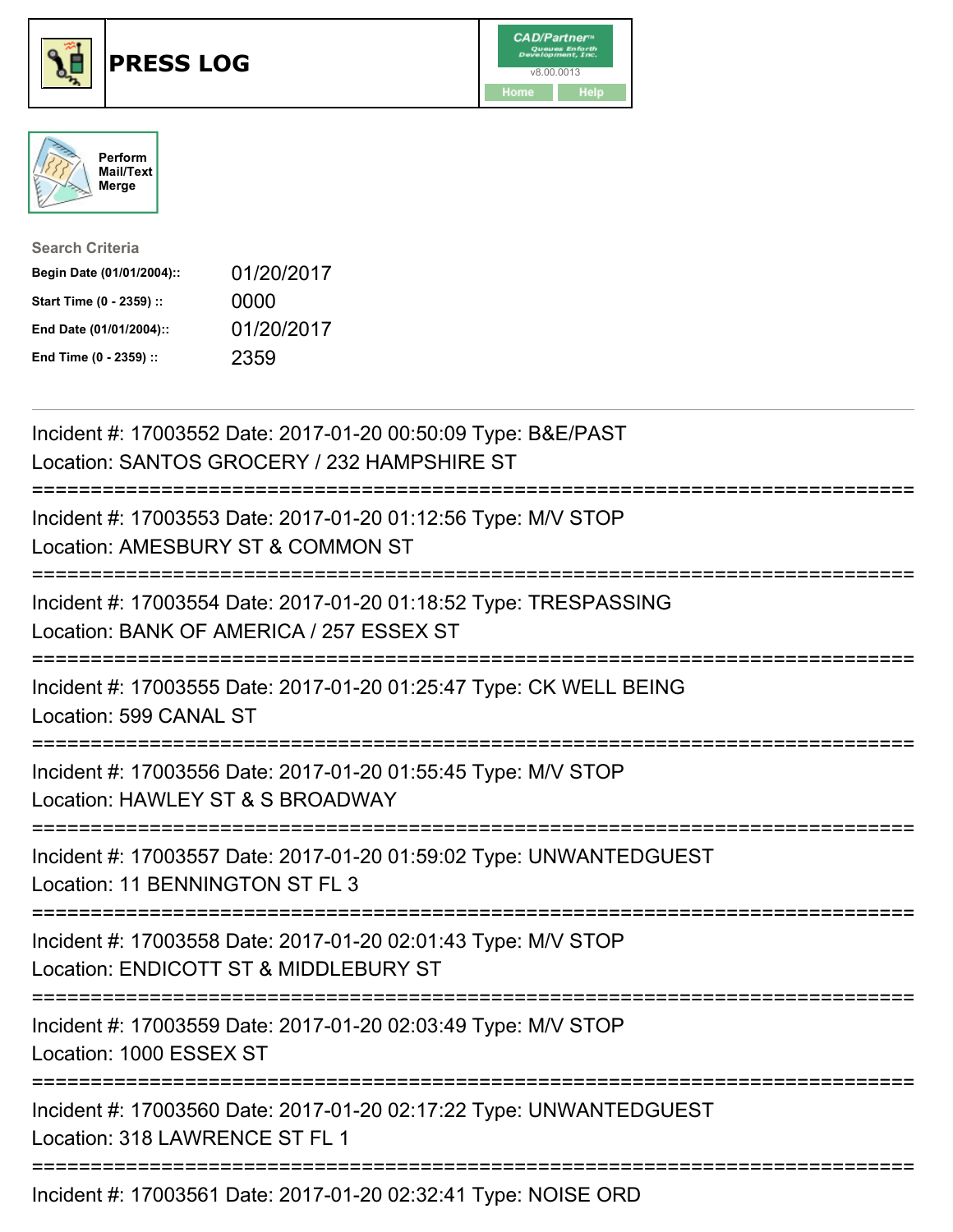Location: 129 E HAVERHILL ST =========================================================================== Incident #: 17003562 Date: 2017-01-20 02:39:55 Type: DISTURBANCE Location: 6 ALLSTON ST =========================================================================== Incident #: 17003563 Date: 2017-01-20 02:42:58 Type: ALARMS Location: METRO PCS / 67 WINTHROP AV =========================================================================== Incident #: 17003564 Date: 2017-01-20 02:55:00 Type: M/V STOP Location: SHAWSHEEN RD =========================================================================== Incident #: 17003565 Date: 2017-01-20 03:04:08 Type: BUILDING CHK Location: RELIEF'S IN / 1 MARKET ST =========================================================================== Incident #: 17003566 Date: 2017-01-20 03:09:13 Type: BUILDING CHK Location: PIZZA KING / 29 SALEM ST =========================================================================== Incident #: 17003567 Date: 2017-01-20 03:09:32 Type: DOMESTIC/PROG Location: 55 NESMITH ST FL 2 =========================================================================== Incident #: 17003568 Date: 2017-01-20 03:15:08 Type: M/V STOP Location: HAMPSHIRE ST & METHUEN ST =========================================================================== Incident #: 17003569 Date: 2017-01-20 03:26:53 Type: M/V STOP Location: ANDOVER ST & S BROADWAY =========================================================================== Incident #: 17003570 Date: 2017-01-20 04:00:33 Type: KEEP PEACE Location: 278 BROADWAY =========================================================================== Incident #: 17003571 Date: 2017-01-20 05:18:21 Type: ALARMS Location: ESPERANZA ACADEMY / 198 GARDEN ST =========================================================================== Incident #: 17003572 Date: 2017-01-20 05:20:37 Type: DISORDERLY Location: SEVEN ELEVEN / 370 BROADWAY =========================================================================== Incident #: 17003573 Date: 2017-01-20 05:23:59 Type: B&E/MV/PAST Location: BUCKLEY GARAGE / AMESBURY ST & COMMON ST =========================================================================== Incident #: 17003574 Date: 2017-01-20 06:12:39 Type: B&E/PAST Location: EL TILOM MARKET / 262 HAMPSHIRE ST =========================================================================== Incident #: 17003575 Date: 2017-01-20 07:04:56 Type: PARK & WALK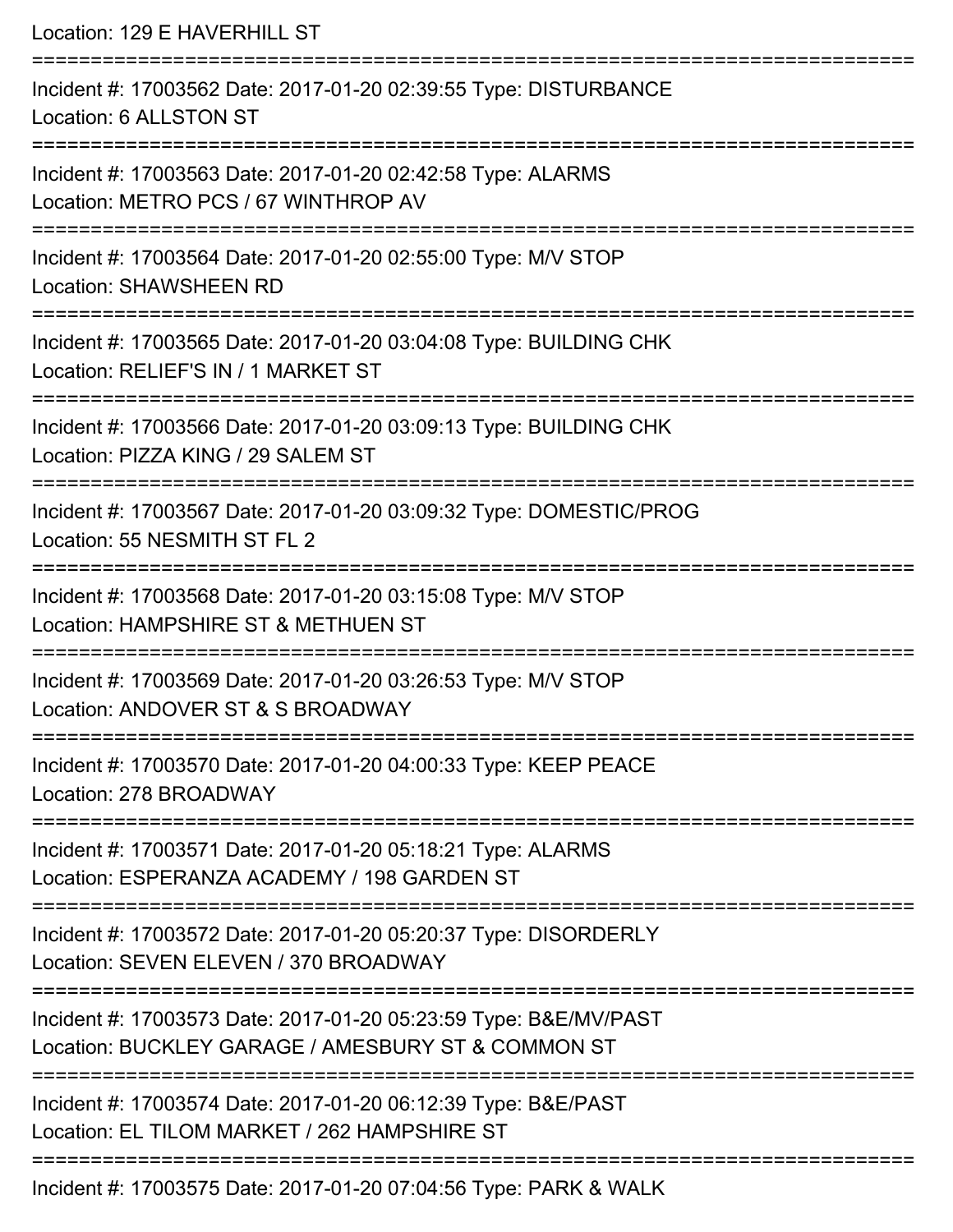=========================================================================== Incident #: 17003576 Date: 2017-01-20 07:05:58 Type: LARCENY/PAST Location: 87 WOODLAND ST =========================================================================== Incident #: 17003577 Date: 2017-01-20 07:32:03 Type: ALARMS Location: FAMILY SERVICES OF MERRIMACK VALLEY / 430 CANAL ST =========================================================================== Incident #: 17003578 Date: 2017-01-20 07:39:08 Type: UNWANTEDGUEST Location: 11 BENNINGTON ST FL 3 =========================================================================== Incident #: 17003579 Date: 2017-01-20 07:42:34 Type: LARCENY/PAST Location: 198 BRUCE ST #10 FL 2 =========================================================================== Incident #: 17003580 Date: 2017-01-20 07:46:48 Type: LIC PLATE STO Location: 83 ABBOTT ST =========================================================================== Incident #: 17003581 Date: 2017-01-20 07:48:25 Type: M/V STOP Location: FRANKLIN ST & LOWELL ST =========================================================================== Incident #: 17003582 Date: 2017-01-20 08:00:07 Type: M/V STOP Location: 1 TREMONT ST =========================================================================== Incident #: 17003583 Date: 2017-01-20 08:00:14 Type: LARCENY/PAST Location: 212 BRUCE ST =========================================================================== Incident #: 17003584 Date: 2017-01-20 08:18:16 Type: ALARMS Location: VITAMIN SHOPPE / 435 WINTHROP AV =========================================================================== Incident #: 17003586 Date: 2017-01-20 08:20:29 Type: STOL/MV/PAS Location: 73 OAK ST =========================================================================== Incident #: 17003585 Date: 2017-01-20 08:20:40 Type: M/V STOP Location: BROADWAY & HAVERHILL ST =========================================================================== Incident #: 17003587 Date: 2017-01-20 08:23:37 Type: MEDIC SUPPORT Location: 231 HAMPSHIRE ST #6 =========================================================================== Incident #: 17003588 Date: 2017-01-20 08:31:41 Type: AUTO ACC/UNK PI Location: 147 LAWRENCE ST =========================================================================== Incident #: 17003589 Date: 2017-01-20 08:36:38 Type: UNWANTEDGUEST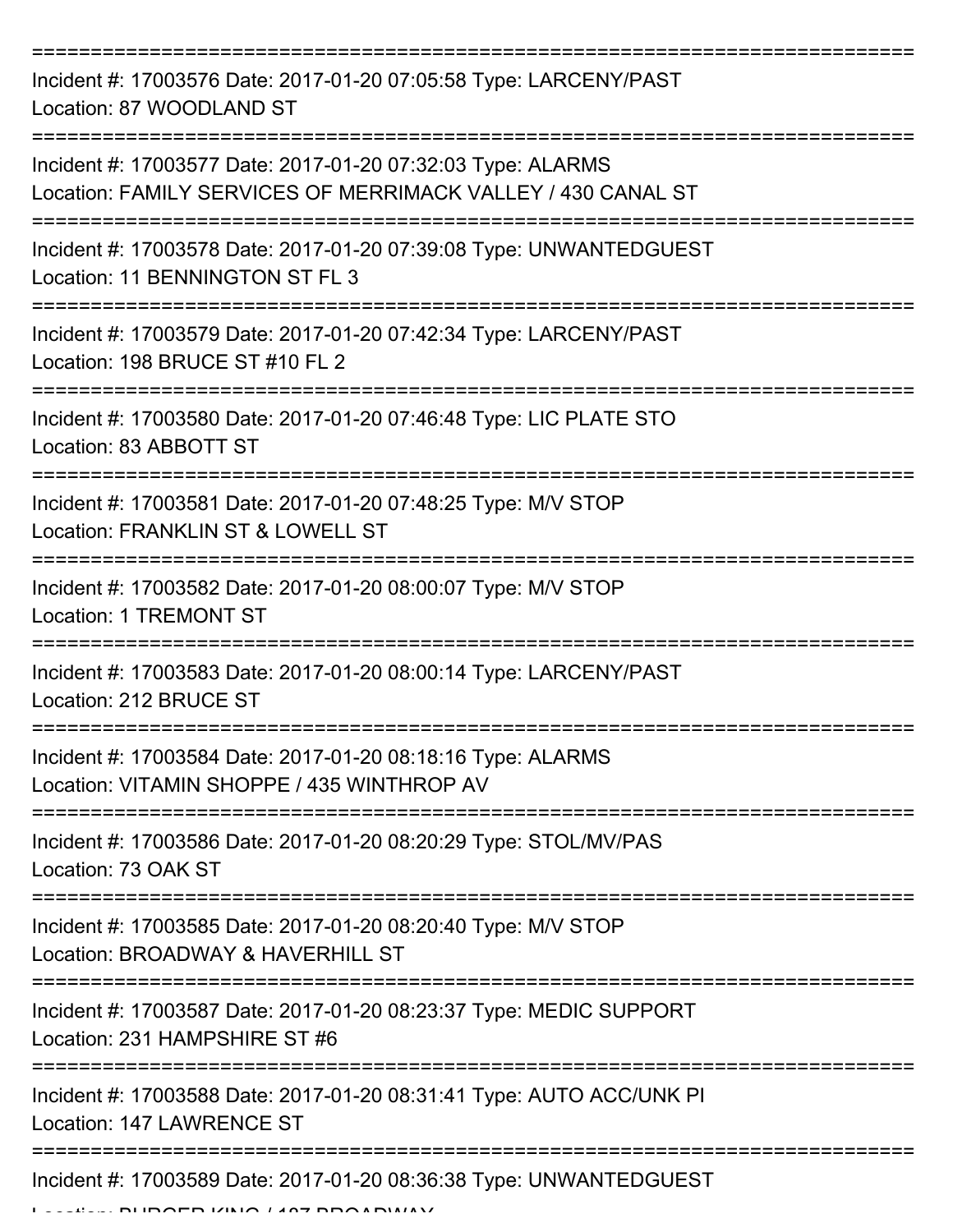| Incident #: 17003590 Date: 2017-01-20 08:39:44 Type: M/V STOP<br>Location: BROOKFIELD ST & KENNETH ST             |
|-------------------------------------------------------------------------------------------------------------------|
| Incident #: 17003591 Date: 2017-01-20 08:50:11 Type: INVEST CONT<br>Location: GUILMETTE SCHOOL / 80 BODWELL ST    |
| Incident #: 17003592 Date: 2017-01-20 08:58:37 Type: GENERAL SERV<br>Location: MILLS MACHINE WORKS / 30 CARVER ST |
| Incident #: 17003593 Date: 2017-01-20 09:08:16 Type: INVEST CONT<br>Location: 14 TEXAS AV                         |
| Incident #: 17003594 Date: 2017-01-20 09:15:27 Type: INVEST CONT<br>Location: 230 HAMPSHIRE ST                    |
| Incident #: 17003595 Date: 2017-01-20 09:34:54 Type: HIT & RUN M/V<br>Location: 191 MAPLE ST                      |
| Incident #: 17003596 Date: 2017-01-20 09:43:04 Type: STOLEN PROP<br>Location: 15 UNION ST                         |
| Incident #: 17003597 Date: 2017-01-20 09:44:02 Type: GENERAL SERV<br>Location: 8 GREEN ST                         |
| Incident #: 17003598 Date: 2017-01-20 09:48:54 Type: MV/BLOCKING<br>Location: 127 BUNKERHILL ST                   |
| Incident #: 17003599 Date: 2017-01-20 09:50:33 Type: M/V STOP<br>Location: 111 LOWELL ST                          |
| Incident #: 17003600 Date: 2017-01-20 10:04:26 Type: M/V STOP<br>Location: S UNION ST & SALEM ST                  |
| Incident #: 17003601 Date: 2017-01-20 10:04:29 Type: WARRANT SERVE<br>Location: 116 DORCHESTER ST                 |
| Incident #: 17003602 Date: 2017-01-20 10:05:50 Type: M/V STOP<br>Location: S UNION ST & SALEM ST                  |
| Incident #: 17003603 Date: 2017-01-20 10:08:41 Type: M/V STOP                                                     |

Location: C LINIION CT & CALEM CT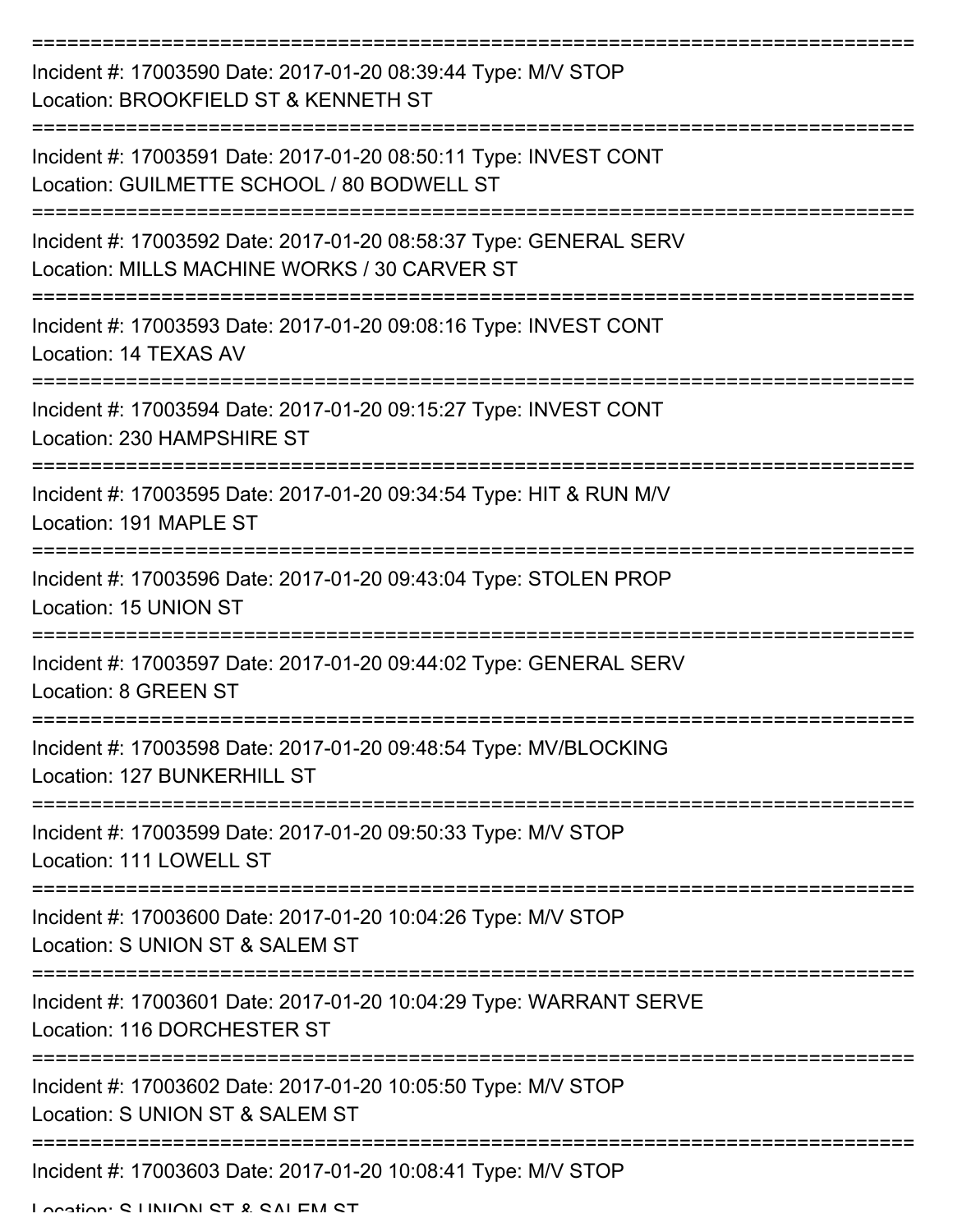| Incident #: 17003604 Date: 2017-01-20 10:12:34 Type: M/V STOP<br>Location: S UNION ST & SALEM ST                              |
|-------------------------------------------------------------------------------------------------------------------------------|
| Incident #: 17003605 Date: 2017-01-20 10:18:35 Type: M/V STOP<br>Location: ANDOVER ST & PARKER ST                             |
| Incident #: 17003606 Date: 2017-01-20 10:18:55 Type: M/V STOP<br>Location: 305 ESSEX ST                                       |
| Incident #: 17003607 Date: 2017-01-20 10:21:58 Type: M/V STOP<br>Location: 18 BROADWAY                                        |
| Incident #: 17003608 Date: 2017-01-20 10:22:24 Type: M/V STOP<br>Location: 309 ANDOVER ST                                     |
| Incident #: 17003612 Date: 2017-01-20 10:35:01 Type: M/V STOP<br>Location: S UNION ST & SALEM ST                              |
| Incident #: 17003609 Date: 2017-01-20 10:38:14 Type: DISORDERLY<br>Location: 207 S UNION ST #8                                |
| Incident #: 17003610 Date: 2017-01-20 10:45:15 Type: M/V STOP<br>Location: 255 ESSEX ST                                       |
| Incident #: 17003611 Date: 2017-01-20 10:45:36 Type: M/V STOP<br>Location: FRANKLIN ST & TREMONT ST                           |
| Incident #: 17003613 Date: 2017-01-20 10:50:08 Type: SUS PERS/MV<br>Location: CENTRAL CATHOLIC HIGH SCHOOL / 300 HAMPSHIRE ST |
| Incident #: 17003614 Date: 2017-01-20 10:52:32 Type: WARRANT SERVE<br>Location: 116 DORCHESTER ST                             |
| Incident #: 17003615 Date: 2017-01-20 10:55:23 Type: M/V STOP<br>Location: HAVERHILL ST & LAWRENCE ST                         |
| Incident #: 17003616 Date: 2017-01-20 10:57:40 Type: MISSING PERS<br>Location: 165 OSGOOD ST                                  |
| Incident #: 17003617 Date: 2017-01-20 11:00:02 Type: M/V STOP<br>Location: BERKELEY ST & PARK ST                              |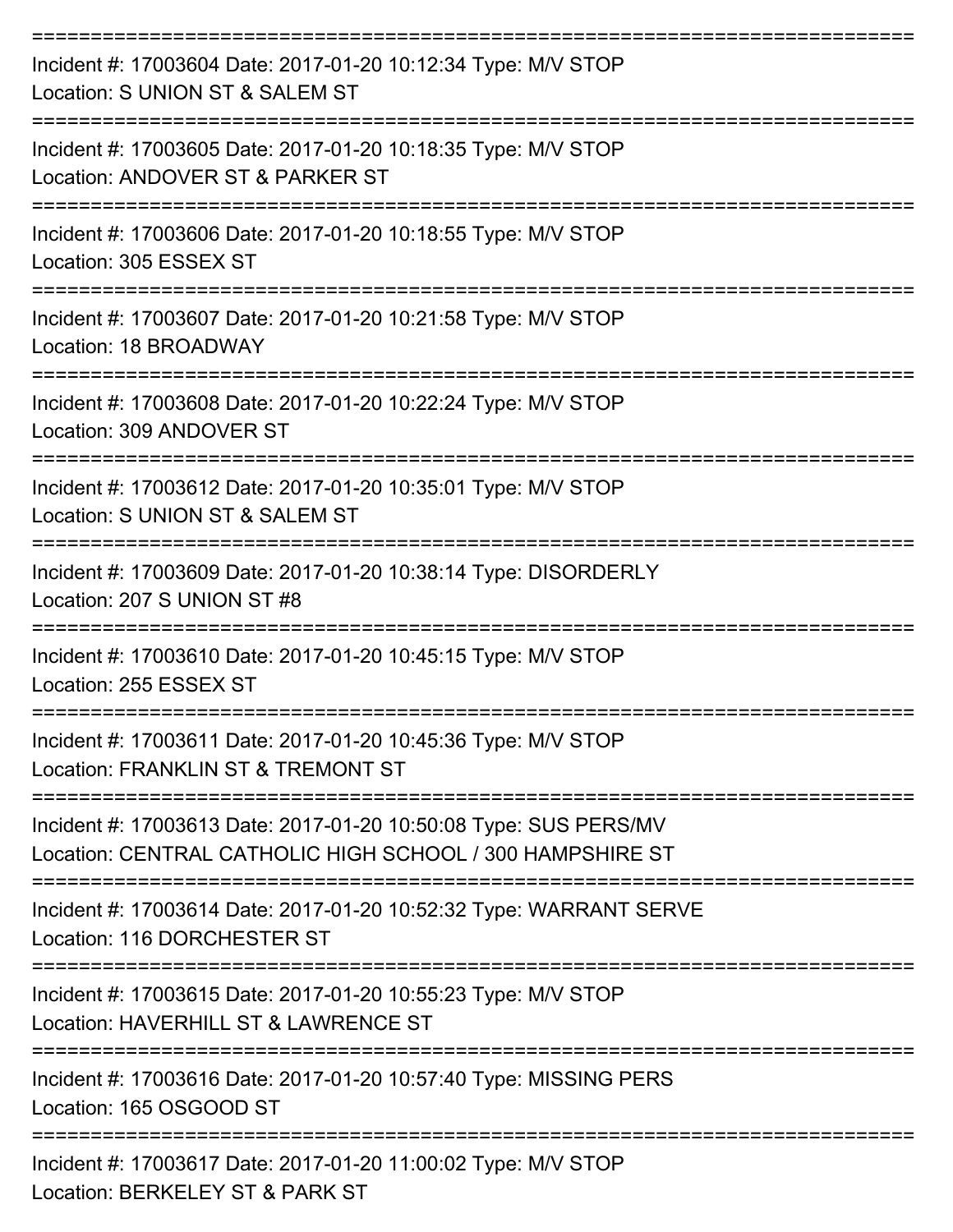| Incident #: 17003618 Date: 2017-01-20 11:04:39 Type: WARRANT SERVE<br>Location: BIG N' BEEFY / 415 BROADWAY                           |
|---------------------------------------------------------------------------------------------------------------------------------------|
| ====================<br>Incident #: 17003619 Date: 2017-01-20 11:07:16 Type: M/V STOP<br>Location: S BROADWAY & SHATTUCK ST           |
| Incident #: 17003620 Date: 2017-01-20 11:07:46 Type: M/V STOP<br>Location: 354 BROADWAY                                               |
| Incident #: 17003621 Date: 2017-01-20 11:11:02 Type: M/V STOP<br>Location: S BROADWAY & SHATTUCK ST                                   |
| Incident #: 17003622 Date: 2017-01-20 11:16:29 Type: INVEST CONT<br>Location: 39 KNOX ST                                              |
| Incident #: 17003623 Date: 2017-01-20 11:22:48 Type: KEEP PEACE<br>Location: 193 BAILEY ST                                            |
| Incident #: 17003624 Date: 2017-01-20 11:24:59 Type: M/V STOP<br>Location: AMESBURY ST & BRADFORD ST                                  |
| Incident #: 17003625 Date: 2017-01-20 11:27:32 Type: INVEST CONT<br>Location: 352 HAMPSHIRE ST                                        |
| Incident #: 17003626 Date: 2017-01-20 11:33:10 Type: NEIGHBOR PROB<br>Location: 141 AMESBURY ST #301                                  |
| Incident #: 17003627 Date: 2017-01-20 11:43:35 Type: DRUG VIO<br>Location: 15 UNION ST                                                |
| ------------------------------<br>Incident #: 17003628 Date: 2017-01-20 11:49:45 Type: M/V STOP<br>Location: CARLETON ST & EVERETT ST |
| Incident #: 17003629 Date: 2017-01-20 11:57:56 Type: SUS PERS/MV<br><b>Location: 8 EXCHANGE ST</b>                                    |
| Incident #: 17003630 Date: 2017-01-20 12:02:04 Type: M/V STOP<br>Location: COMMON ST & JACKSON ST                                     |
| Incident #: 17003631 Date: 2017-01-20 12:12:47 Type: INVEST CONT<br>Location: 230 HAMPSHIRE ST                                        |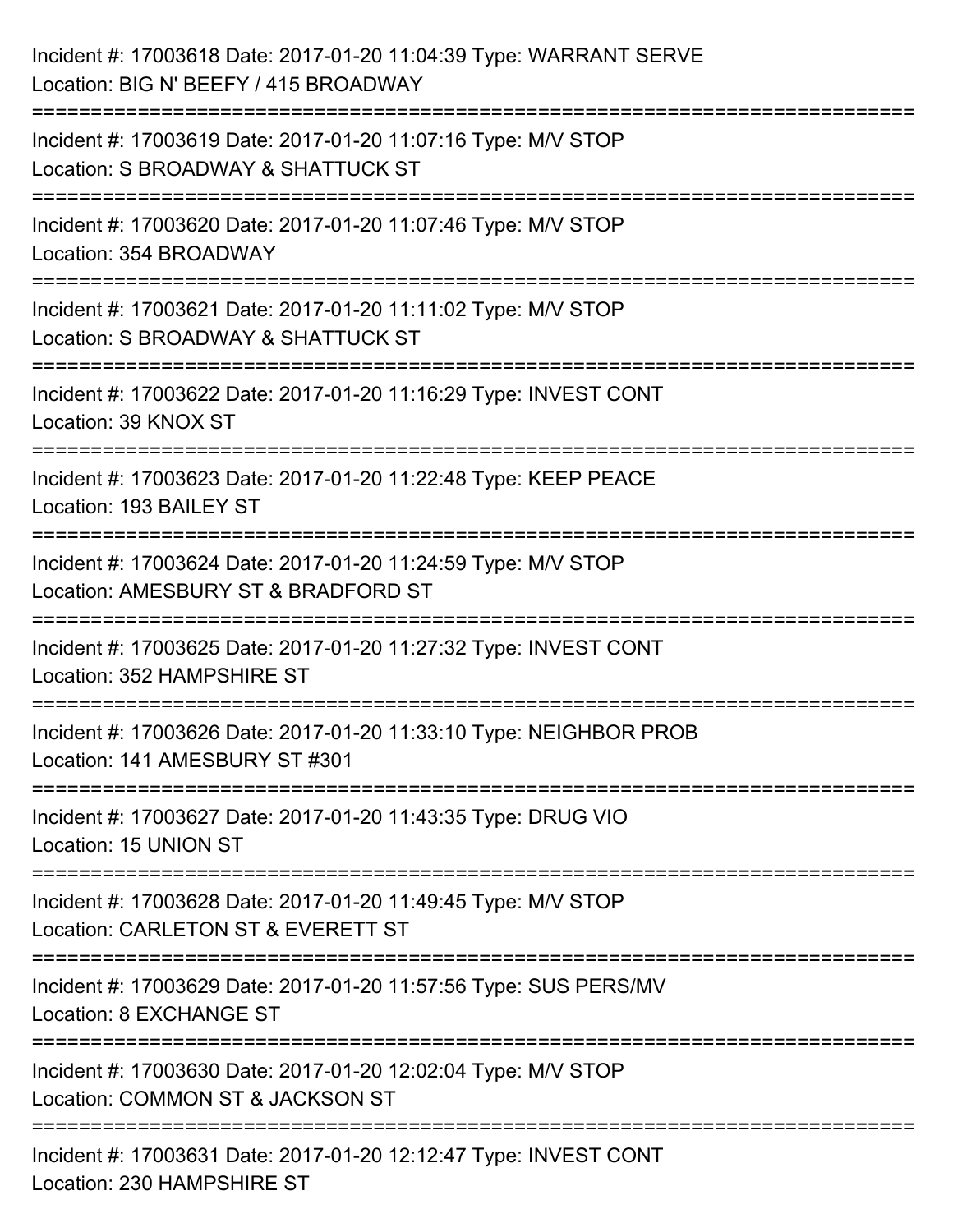| Incident #: 17003632 Date: 2017-01-20 12:18:28 Type: B&E/MV/PROG<br>Location: 89 CROSS ST                                              |
|----------------------------------------------------------------------------------------------------------------------------------------|
| Incident #: 17003633 Date: 2017-01-20 12:26:37 Type: DISTURBANCE<br>Location: FROST SCHOOL / 33 HAMLET ST                              |
| Incident #: 17003634 Date: 2017-01-20 12:37:44 Type: VIO CITY ORD<br><b>Location: PEMBERTON WY</b><br>================================ |
| Incident #: 17003635 Date: 2017-01-20 12:59:51 Type: GENERAL SERV<br>Location: 77 SO UNION ST.                                         |
| Incident #: 17003637 Date: 2017-01-20 13:02:47 Type: RECOV/STOL/MV<br>Location: 35 CROSS ST                                            |
| Incident #: 17003636 Date: 2017-01-20 13:03:02 Type: GENERAL SERV<br>Location: 21 FAIRMONT ST                                          |
| Incident #: 17003638 Date: 2017-01-20 13:19:57 Type: MEDIC SUPPORT<br>Location: 59 JACKSON ST                                          |
| Incident #: 17003639 Date: 2017-01-20 13:21:23 Type: DOMESTIC/PROG<br>Location: LAWRENCE FIRE DEPARTMENT / 161 BAILEY ST               |
| Incident #: 17003640 Date: 2017-01-20 13:27:05 Type: M/V STOP<br>Location: MERRIMACK ST & S UNION ST                                   |
| Incident #: 17003642 Date: 2017-01-20 13:31:59 Type: INVEST CONT<br>Location: 51 LAWRENCE ST                                           |
| Incident #: 17003641 Date: 2017-01-20 13:32:25 Type: INVEST CONT<br>Location: 39 KNOX ST                                               |
| Incident #: 17003643 Date: 2017-01-20 13:51:33 Type: FRAUD<br>Location: 160 WINTHROP AV                                                |
| Incident #: 17003644 Date: 2017-01-20 14:00:37 Type: DRUG VIO<br>Location: 70 N PARISH RD                                              |
| Incident #: 17003645 Date: 2017-01-20 14:02:13 Type: M/V STOP<br>Location: BROADWAY & LOWELL ST                                        |

===========================================================================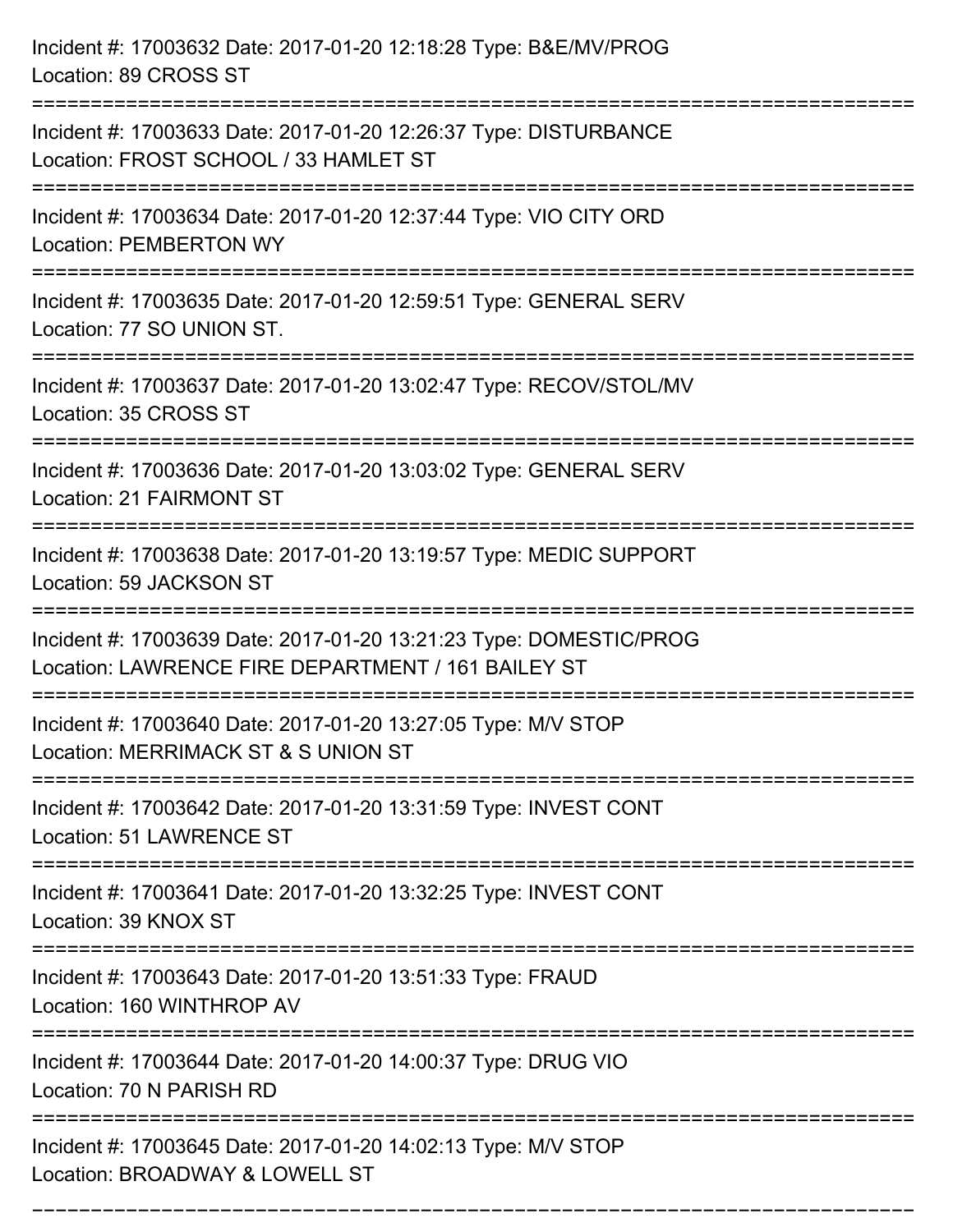| Incident #: 17003646 Date: 2017-01-20 14:17:46 Type: ALARMS<br>Location: LAS PALMAS RESTURANT / 445 ESSEX ST |
|--------------------------------------------------------------------------------------------------------------|
| Incident #: 17003647 Date: 2017-01-20 14:19:32 Type: INVEST CONT<br>Location: 85 OXFORD ST                   |
| Incident #: 17003649 Date: 2017-01-20 14:20:11 Type: MEDIC SUPPORT<br>Location: 26 MARGIN ST                 |
| Incident #: 17003648 Date: 2017-01-20 14:20:52 Type: INVESTIGATION<br>Location: 90 LOWELL ST                 |
| Incident #: 17003650 Date: 2017-01-20 14:29:56 Type: DISORDERLY<br>Location: 227 BAILEY ST                   |
| Incident #: 17003651 Date: 2017-01-20 14:38:23 Type: M/V STOP<br>Location: 160 BERKELEY ST                   |
| Incident #: 17003652 Date: 2017-01-20 14:41:16 Type: GENERAL SERV<br>Location: 372 PARK ST                   |
| Incident #: 17003653 Date: 2017-01-20 15:08:27 Type: HIT & RUN M/V<br>Location: 59 ESSEX ST                  |
| Incident #: 17003654 Date: 2017-01-20 15:08:34 Type: AUTO ACC/UNK PI<br>Location: 69 NEWTON ST               |
| Incident #: 17003655 Date: 2017-01-20 15:19:13 Type: IDENTITY THEFT<br>Location: 87 WOODLAND ST              |
| Incident #: 17003656 Date: 2017-01-20 15:32:20 Type: LOCKOUT<br>Location: 199 PROSPECT ST                    |
| Incident #: 17003657 Date: 2017-01-20 15:43:07 Type: 911 HANG UP<br>Location: 305 ESSEX ST                   |
| Incident #: 17003658 Date: 2017-01-20 15:53:44 Type: ADMININSTR<br>Location: 90 LOWELL ST                    |
| Incident #: 17003659 Date: 2017-01-20 15:57:29 Type: FIRE<br>Location: 91 BENNINGTON ST FL 2                 |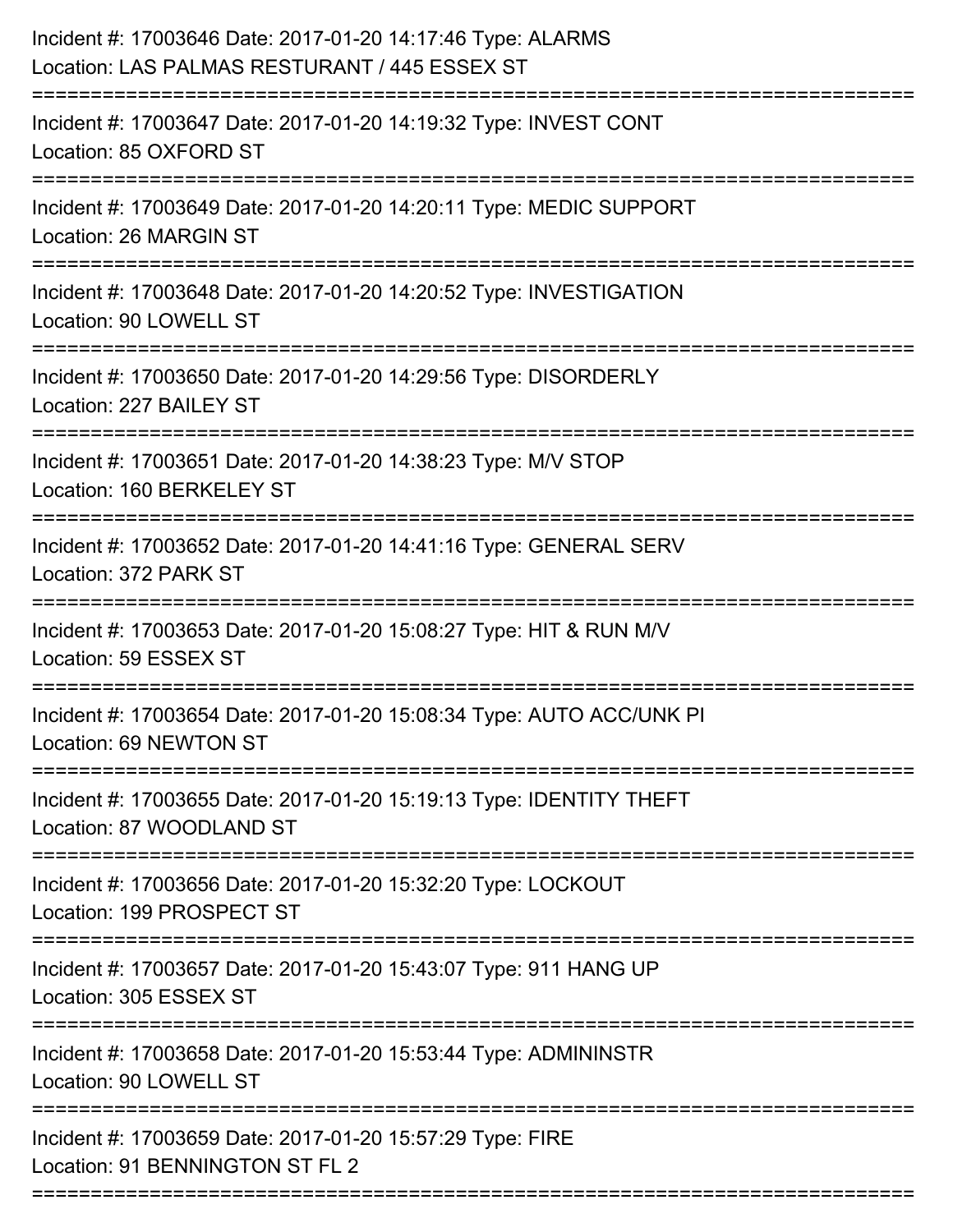| <b>Location: 2 INMAN ST</b>                                                                                |
|------------------------------------------------------------------------------------------------------------|
| Incident #: 17003661 Date: 2017-01-20 16:14:14 Type: GENERAL SERV<br>Location: 25 BEVEL ST                 |
| Incident #: 17003662 Date: 2017-01-20 16:19:38 Type: AUTO ACC/NO PI<br>Location: 138 WALNUT ST             |
| Incident #: 17003663 Date: 2017-01-20 16:22:52 Type: SHOPLIFTING<br>Location: 700 ESSEX ST                 |
| Incident #: 17003664 Date: 2017-01-20 16:55:23 Type: SUICIDE ATTEMPT<br>Location: 197 CRAWFORD ST          |
| Incident #: 17003665 Date: 2017-01-20 17:10:12 Type: CK WELL BEING<br>Location: 117 WILLOW ST FL 3         |
| Incident #: 17003666 Date: 2017-01-20 17:38:20 Type: INVESTIGATION<br>Location: 340 HAVERHILL ST           |
| Incident #: 17003667 Date: 2017-01-20 17:42:15 Type: DOMESTIC/PAST<br>Location: 2 MUSEUM SQ #113           |
| Incident #: 17003668 Date: 2017-01-20 17:54:06 Type: BUILDING CHK<br>Location: 62 CENTRE ST                |
| Incident #: 17003669 Date: 2017-01-20 17:57:58 Type: M/V STOP<br>Location: CHESTER ST & S BROADWAY         |
| Incident #: 17003670 Date: 2017-01-20 18:19:54 Type: B&E/PAST<br>Location: 63 AMES ST                      |
| Incident #: 17003671 Date: 2017-01-20 18:24:40 Type: SUS PERS/MV<br>Location: 129 WATER ST                 |
| Incident #: 17003672 Date: 2017-01-20 18:32:02 Type: AUTO ACC/NO PI<br>Location: HAVERHILL ST & NEWBURY ST |
| Incident #: 17003673 Date: 2017-01-20 18:39:42 Type: M/V STOP<br>Location: BROADWAY & TREMONT ST           |
|                                                                                                            |

Incident #: 17003674 Date: 2017 01 2017 01 2017 01 2017 0202<br>.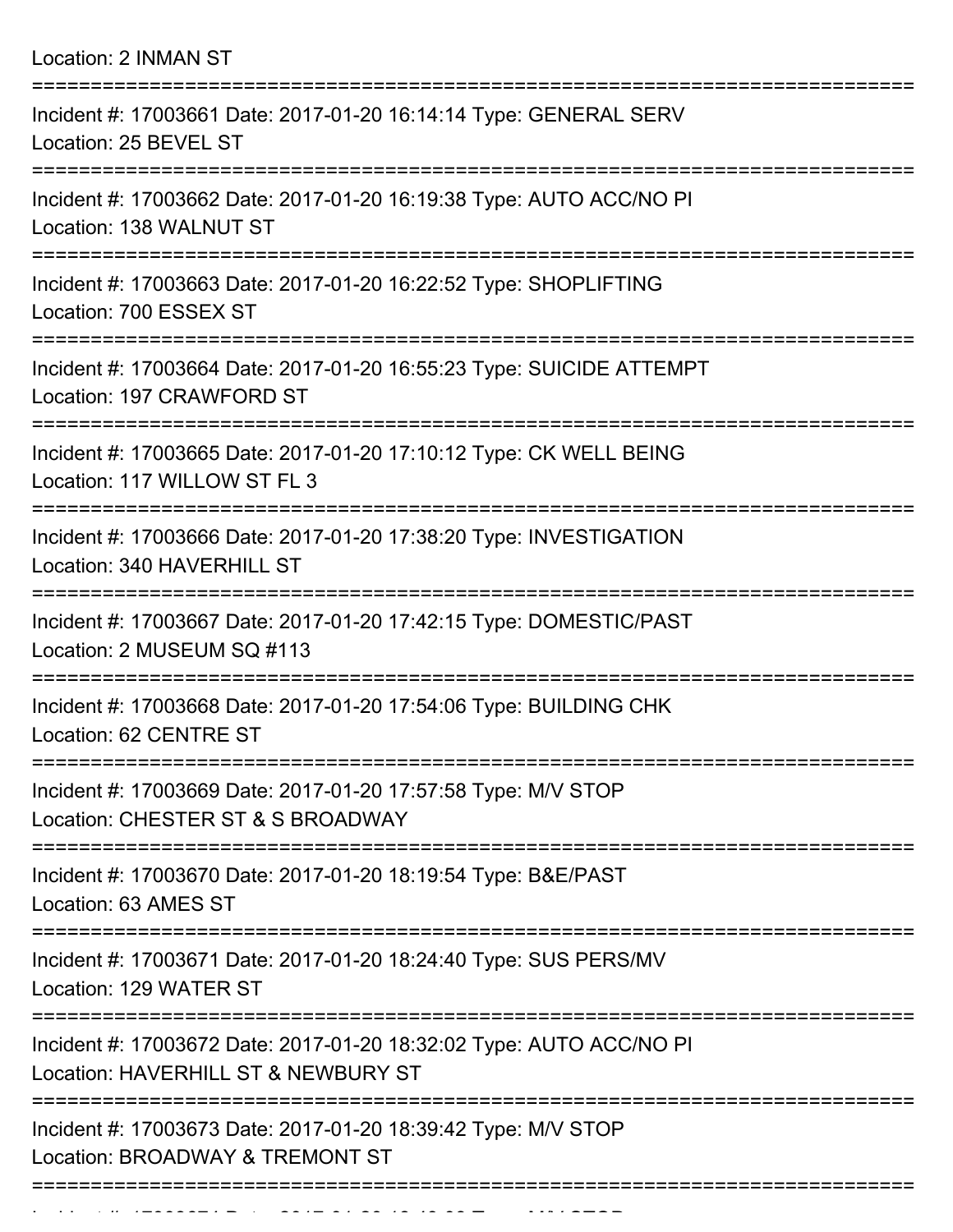Location: BROADWAY & TREMONT ST

| Incident #: 17003675 Date: 2017-01-20 18:55:40 Type: M/V STOP<br>Location: ANDOVER ST & LAWRENCIAN DR                         |
|-------------------------------------------------------------------------------------------------------------------------------|
| Incident #: 17003677 Date: 2017-01-20 18:56:30 Type: HIT & RUN M/V<br>Location: NEW BALANCE ATHLETIC SHOE CORP / 5 S UNION ST |
| Incident #: 17003676 Date: 2017-01-20 18:57:07 Type: M/V STOP<br>Location: 700 ESSEX ST                                       |
| Incident #: 17003678 Date: 2017-01-20 19:22:44 Type: DOMESTIC/PROG<br>Location: 88 NEWBURY ST                                 |
| Incident #: 17003679 Date: 2017-01-20 19:35:36 Type: CK WELL BEING<br>Location: 25 BAILEY ST                                  |
| Incident #: 17003680 Date: 2017-01-20 20:01:58 Type: CK WELL BEING<br>Location: 9 E HAVERHILL ST                              |
| Incident #: 17003681 Date: 2017-01-20 20:12:20 Type: SUS PERS/MV<br><b>Location: 8 SHERMAN ST</b>                             |
| Incident #: 17003682 Date: 2017-01-20 20:19:00 Type: MISSING PERS<br>Location: 198 BRUCE ST                                   |
| Incident #: 17003683 Date: 2017-01-20 20:42:46 Type: KIDNAP/PAST<br>Location: 12 PORTLAND ST FL 3                             |
| Incident #: 17003684 Date: 2017-01-20 20:44:43 Type: DOMESTIC/PROG<br>Location: HAFFNERS / 469 HAVERHILL ST                   |
| Incident #: 17003685 Date: 2017-01-20 21:01:37 Type: STOL/MV/PAS<br><b>Location: CONCORD ST</b>                               |
| Incident #: 17003686 Date: 2017-01-20 21:07:35 Type: INVEST CONT<br>Location: 380 ELM ST                                      |
| Incident #: 17003687 Date: 2017-01-20 21:08:48 Type: A&B PAST<br>Location: 50 ESSEX ST                                        |
|                                                                                                                               |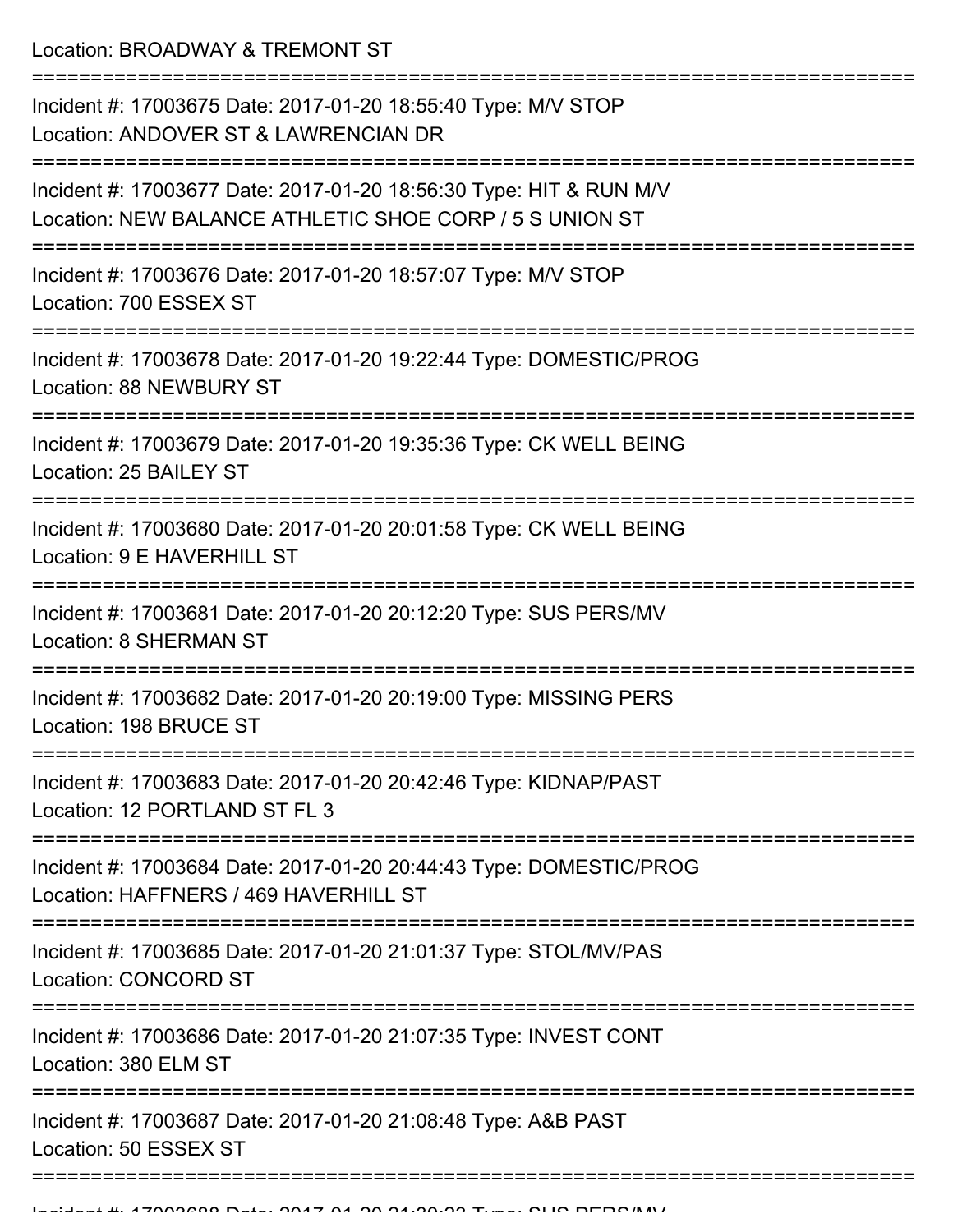Location: 40 LEBANON ST

=========================================================================== Incident #: 17003689 Date: 2017-01-20 21:32:00 Type: DOMESTIC/PROG Location: 93 EMMETT ST =========================================================================== Incident #: 17003690 Date: 2017-01-20 21:39:28 Type: DRUG OVERDOSE Location: WENDYS / 55 HAMPSHIRE ST =========================================================================== Incident #: 17003691 Date: 2017-01-20 21:40:14 Type: M/V STOP Location: AMESBURY ST & COMMON ST =========================================================================== Incident #: 17003692 Date: 2017-01-20 22:16:17 Type: ASSSIT OTHER PD Location: 4 BERNARD AV FL 1 =========================================================================== Incident #: 17003693 Date: 2017-01-20 22:29:47 Type: DRUG OVERDOSE Location: 11 COLUMBUS AV =========================================================================== Incident #: 17003694 Date: 2017-01-20 22:32:30 Type: RECOV/STOL/MV Location: 65 WILLOW ST =========================================================================== Incident #: 17003695 Date: 2017-01-20 22:34:05 Type: A&B PAST Location: BERKELEY ST & SWAN ST =========================================================================== Incident #: 17003696 Date: 2017-01-20 22:42:48 Type: M/V STOP Location: MT VERNON ST =========================================================================== Incident #: 17003697 Date: 2017-01-20 22:58:43 Type: ALARM/BURG Location: CUBE SMART / 51 S CANAL ST =========================================================================== Incident #: 17003698 Date: 2017-01-20 23:05:02 Type: MEDIC SUPPORT Location: TNS NIGHTCLUB / 416 PARK ST =========================================================================== Incident #: 17003699 Date: 2017-01-20 23:07:50 Type: SUICIDE ATTEMPT Location: 36 EXETER ST =========================================================================== Incident #: 17003700 Date: 2017-01-20 23:18:59 Type: FIGHT Location: 100 ESSEX ST =========================================================================== Incident #: 17003701 Date: 2017-01-20 23:21:42 Type: M/V STOP Location: 21 F DAI TON ST =========================================================================== Incident #: 17003702 Date: 2017-01-20 23:24:06 Type: NOISE ORD